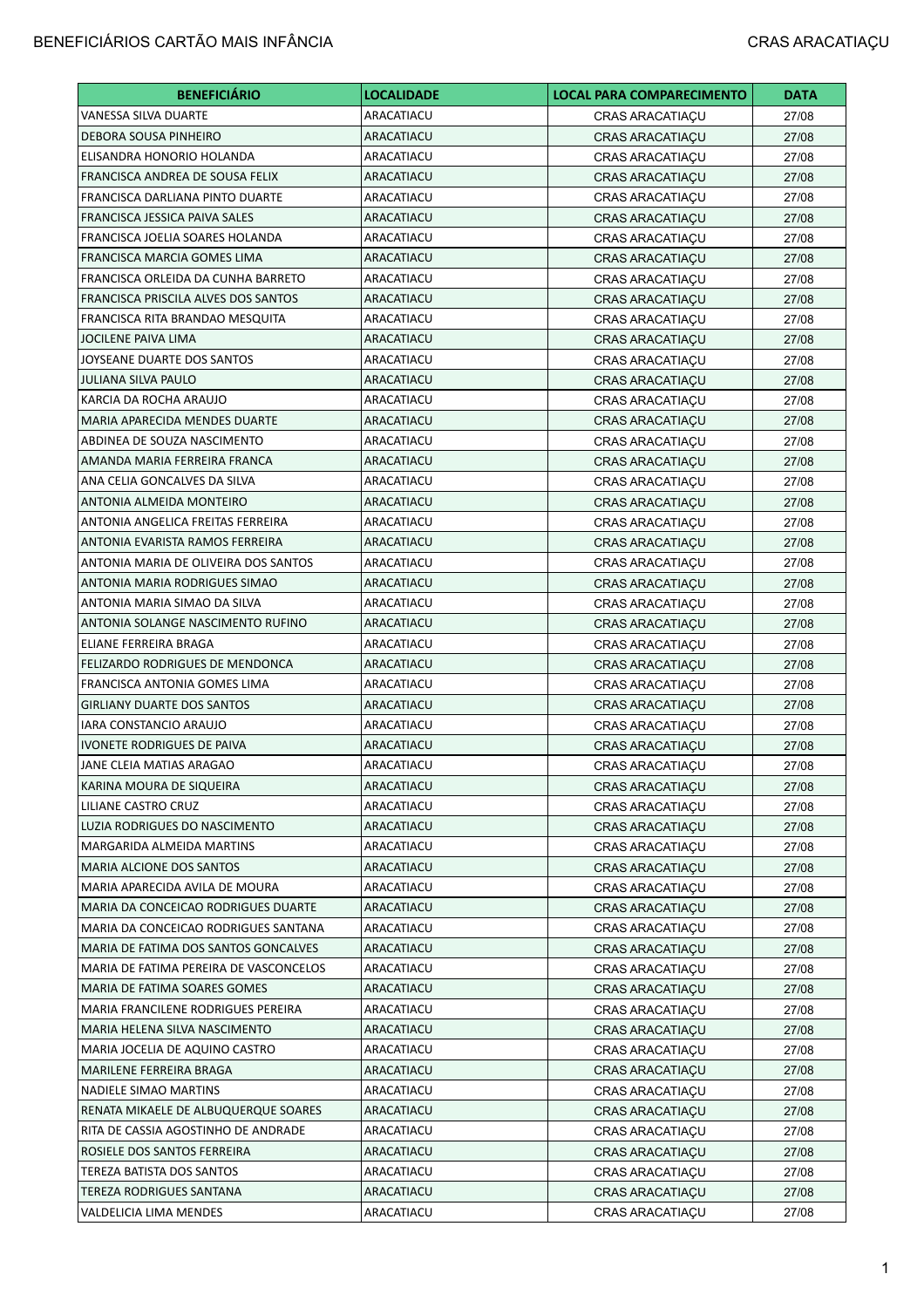| <b>VALERIA RODRIGUES DE MESQUITA</b><br>ARACATIACU<br>27/08<br><b>CRAS ARACATIAÇU</b><br>VITORIA BRANDAO MORAES<br>ARACATIACU<br>CRAS ARACATIAÇU<br>27/08<br>LEIDIANE RODRIGUES DA SILVA DIAS<br>ARACATIACU<br><b>CRAS ARACATIAÇU</b><br>27/08<br>FRANCISCA REGIANE GONCALVES DA SILVA<br>ARACATIACU<br>CRAS ARACATIAÇU<br>27/08<br>FRANCISCA REGILANE FERNANDES DE SOUSA<br>30/08<br>ARACATIACU<br>CRAS ARACATIAÇU<br>IARA DE LIMA DO NASCIMENTO<br>ARACATIACU<br><b>CRAS ARACATIAÇU</b><br>30/08<br>MARIA DAS GRACAS GOMES PAIVA<br>ARACATIACU<br><b>CRAS ARACATIAÇU</b><br>30/08<br>FRANCISCA MADALENA ELIAS ARAUJO<br><b>BILHEIRA</b><br><b>CRAS ARACATIACU</b><br>30/08<br>ALEXANDRINA FERREIRA DE PAIVA<br><b>BILHEIRA</b><br><b>CRAS ARACATIAÇU</b><br>30/08<br><b>BILHEIRA</b><br>ANA MARIA JORGE DE PAIVA<br><b>CRAS ARACATIAÇU</b><br>30/08<br><b>BILHEIRA</b><br>30/08<br>BENEDITA MARCIELE ALMEIDA OLIVEIRA<br><b>CRAS ARACATIAÇU</b><br>FERNANDA RODRIGUES DE PAIVA<br><b>BILHEIRA</b><br>30/08<br><b>CRAS ARACATIAÇU</b><br><b>FRANCILENE RIPARDO DE SOUSA</b><br><b>BILHEIRA</b><br><b>CRAS ARACATIAÇU</b><br>30/08<br>FRANCISCA MARIA PAIVA SANTOS<br><b>BILHEIRA</b><br><b>CRAS ARACATIAÇU</b><br>30/08<br>FRANCISCA MARLENDA SOUSA SILVA<br><b>BILHEIRA</b><br><b>CRAS ARACATIAÇU</b><br>30/08<br><b>GEANE GOMES ALVES</b><br>BILHEIRA<br>CRAS ARACATIAÇU<br>30/08<br><b>GIRLANIA BORGES RODRIGUES</b><br><b>BILHEIRA</b><br><b>CRAS ARACATIAÇU</b><br>30/08<br><b>IRANIR RODRIGUES ALMEIDA</b><br><b>BILHEIRA</b><br>CRAS ARACATIAÇU<br>30/08<br><b>JOSEFA DA ROCHA PEREIRA</b><br><b>BILHEIRA</b><br><b>CRAS ARACATIACU</b><br>30/08<br>MARIA DO LIVRAMENTO ELIAS<br><b>CRAS ARACATIAÇU</b><br><b>BILHEIRA</b><br>30/08<br>MARIA DO NAZARE LIMA MESQUITA<br><b>BILHEIRA</b><br><b>CRAS ARACATIAÇU</b><br>30/08<br>MARIA DO SOCORRO ALVES MATOS<br>BILHEIRA<br>30/08<br><b>CRAS ARACATIAÇU</b><br><b>MARIA LIDIA SIQUEIRA</b><br><b>BILHEIRA</b><br><b>CRAS ARACATIAÇU</b><br>30/08<br>MARIA NAZARE RODRIGUES DA SILVA<br><b>BILHEIRA</b><br><b>CRAS ARACATIAÇU</b><br>30/08<br>RITA MARIA MOTA ALVES<br><b>BILHEIRA</b><br><b>CRAS ARACATIAÇU</b><br>30/08<br>TALIA FERREIRA SANTOS<br>30/08<br><b>BILHEIRA</b><br><b>CRAS ARACATIAÇU</b><br>TAYNAR PAULO JORGE<br>BILHEIRA<br><b>CRAS ARACATIAÇU</b><br>30/08<br>MARIA DE LOURDES SILVA<br>CAIOCA<br><b>CRAS ARACATIAÇU</b><br>30/08<br>ANA KELLY CUSTODIO CAETANO<br>CAIOCA<br>CRAS ARACATIAÇU<br>30/08<br>ANDRIANE LARISSA FLORENCIO LIMA<br>VASCONCELOS<br>CAIOCA<br><b>CRAS ARACATIACU</b><br>30/08<br>DAIANA DA SILVA LINO<br>CAIOCA<br><b>CRAS ARACATIAÇU</b><br>30/08<br><b>ELANE DE SOUSA RODRIGUES</b><br>CAIOCA<br><b>CRAS ARACATIAÇU</b><br>30/08<br>CAIOCA<br>ELIENE SILVA DE PAIVA<br><b>CRAS ARACATIAÇU</b><br>30/08<br>LUCIANA TEODOSIO DO NASCIMENTO<br>CAIOCA<br>30/08<br>CRAS ARACATIAÇU<br>MARIA DOS ANJOS SEVERIANO LUCIO<br>CAIOCA<br>31/08<br>CRAS ARACATIAÇU<br><b>MARIA GILMARA SOUSA DO NASCIMENTO TORRES</b><br>CAIOCA<br>31/08<br>CRAS ARACATIAÇU<br><b>MARIA LAIS EPIFANIO MATIAS</b><br>CAIOCA<br><b>CRAS ARACATIACU</b><br>31/08<br>MIKELLE RIPARDO RODRIGUES<br>CAIOCA<br><b>CRAS ARACATIACU</b><br>31/08<br>SANDRA MARIA ARAUJO DAMASCENO<br>CAIOCA<br><b>CRAS ARACATIAÇU</b><br>31/08<br>CAIOCA<br>VALDIRA MARIA DA SILVA VIEIRA<br>31/08<br>CRAS ARACATIAÇU<br>ANA CLEIA RIBEIRO SILVA<br>CARACARA<br><b>CRAS ARACATIAÇU</b><br>31/08<br>EDUARDA DE SOUSA SIQUEIRA GOMES<br>CARACARA<br>31/08<br>CRAS ARACATIAÇU<br>JOZIANE VERAS LIMA GOMES<br>CARACARA<br><b>CRAS ARACATIACU</b><br>31/08<br>MARIA CLEIDIANE VENANCIO GOMES<br>CARACARA<br>31/08<br><b>CRAS ARACATIACU</b><br>PATRICIA ALBUQUERQUE TEOFILO<br>CARACARA<br><b>CRAS ARACATIAÇU</b><br>31/08<br>ANTONIA EDILANE ARAUJO OLIVEIRA<br>PATOS<br>31/08<br>CRAS ARACATIAÇU<br>CLARICE DOS SANTOS DO NASCIMENTO<br><b>PATOS</b><br>CRAS ARACATIAÇU<br>31/08<br>CLARINETE DA SILVA ARAUJO<br><b>PATOS</b><br><b>CRAS ARACATIACU</b><br>31/08<br>EDNA RODRIGUES DE BRITO<br><b>PATOS</b><br><b>CRAS ARACATIAÇU</b><br>31/08<br><b>FABRICIA BARROS PINTO</b><br><b>PATOS</b><br>31/08<br>CRAS ARACATIAÇU<br>PATOS<br>FRANCISCA VALERIA RODRIGUES ROCHA<br>CRAS ARACATIAÇU<br>31/08<br>KARINA DOS SANTOS DUARTE<br><b>PATOS</b><br>31/08<br><b>CRAS ARACATIACU</b><br><b>PATOS</b><br>MARIA DE FATIMA FIRMINO DOS SANTOS<br>31/08<br>CRAS ARACATIAÇU<br>MARIA LUZINETE MENDONCA DOS SANTOS<br><b>PATOS</b><br>31/08<br>CRAS ARACATIAÇU | <b>BENEFICIÁRIO</b> | <b>LOCALIDADE</b> | <b>LOCAL PARA COMPARECIMENTO</b> | <b>DATA</b> |
|---------------------------------------------------------------------------------------------------------------------------------------------------------------------------------------------------------------------------------------------------------------------------------------------------------------------------------------------------------------------------------------------------------------------------------------------------------------------------------------------------------------------------------------------------------------------------------------------------------------------------------------------------------------------------------------------------------------------------------------------------------------------------------------------------------------------------------------------------------------------------------------------------------------------------------------------------------------------------------------------------------------------------------------------------------------------------------------------------------------------------------------------------------------------------------------------------------------------------------------------------------------------------------------------------------------------------------------------------------------------------------------------------------------------------------------------------------------------------------------------------------------------------------------------------------------------------------------------------------------------------------------------------------------------------------------------------------------------------------------------------------------------------------------------------------------------------------------------------------------------------------------------------------------------------------------------------------------------------------------------------------------------------------------------------------------------------------------------------------------------------------------------------------------------------------------------------------------------------------------------------------------------------------------------------------------------------------------------------------------------------------------------------------------------------------------------------------------------------------------------------------------------------------------------------------------------------------------------------------------------------------------------------------------------------------------------------------------------------------------------------------------------------------------------------------------------------------------------------------------------------------------------------------------------------------------------------------------------------------------------------------------------------------------------------------------------------------------------------------------------------------------------------------------------------------------------------------------------------------------------------------------------------------------------------------------------------------------------------------------------------------------------------------------------------------------------------------------------------------------------------------------------------------------------------------------------------------------------------------------------------------------------------------------------------------------------------------------------------------------------------------------------------------------------------------------------------------------------------------------------------------------------------------------------------------------------------------------------------------------------------------------------------------------------------------------------------------------------------------------------------------------------------------------------------------------------------------------------------------------------------------------------------------------------------------------------------------------------------------------------------------------------------------------------------------------------------------------------------------------------------|---------------------|-------------------|----------------------------------|-------------|
|                                                                                                                                                                                                                                                                                                                                                                                                                                                                                                                                                                                                                                                                                                                                                                                                                                                                                                                                                                                                                                                                                                                                                                                                                                                                                                                                                                                                                                                                                                                                                                                                                                                                                                                                                                                                                                                                                                                                                                                                                                                                                                                                                                                                                                                                                                                                                                                                                                                                                                                                                                                                                                                                                                                                                                                                                                                                                                                                                                                                                                                                                                                                                                                                                                                                                                                                                                                                                                                                                                                                                                                                                                                                                                                                                                                                                                                                                                                                                                                                                                                                                                                                                                                                                                                                                                                                                                                                                                                                                                   |                     |                   |                                  |             |
|                                                                                                                                                                                                                                                                                                                                                                                                                                                                                                                                                                                                                                                                                                                                                                                                                                                                                                                                                                                                                                                                                                                                                                                                                                                                                                                                                                                                                                                                                                                                                                                                                                                                                                                                                                                                                                                                                                                                                                                                                                                                                                                                                                                                                                                                                                                                                                                                                                                                                                                                                                                                                                                                                                                                                                                                                                                                                                                                                                                                                                                                                                                                                                                                                                                                                                                                                                                                                                                                                                                                                                                                                                                                                                                                                                                                                                                                                                                                                                                                                                                                                                                                                                                                                                                                                                                                                                                                                                                                                                   |                     |                   |                                  |             |
|                                                                                                                                                                                                                                                                                                                                                                                                                                                                                                                                                                                                                                                                                                                                                                                                                                                                                                                                                                                                                                                                                                                                                                                                                                                                                                                                                                                                                                                                                                                                                                                                                                                                                                                                                                                                                                                                                                                                                                                                                                                                                                                                                                                                                                                                                                                                                                                                                                                                                                                                                                                                                                                                                                                                                                                                                                                                                                                                                                                                                                                                                                                                                                                                                                                                                                                                                                                                                                                                                                                                                                                                                                                                                                                                                                                                                                                                                                                                                                                                                                                                                                                                                                                                                                                                                                                                                                                                                                                                                                   |                     |                   |                                  |             |
|                                                                                                                                                                                                                                                                                                                                                                                                                                                                                                                                                                                                                                                                                                                                                                                                                                                                                                                                                                                                                                                                                                                                                                                                                                                                                                                                                                                                                                                                                                                                                                                                                                                                                                                                                                                                                                                                                                                                                                                                                                                                                                                                                                                                                                                                                                                                                                                                                                                                                                                                                                                                                                                                                                                                                                                                                                                                                                                                                                                                                                                                                                                                                                                                                                                                                                                                                                                                                                                                                                                                                                                                                                                                                                                                                                                                                                                                                                                                                                                                                                                                                                                                                                                                                                                                                                                                                                                                                                                                                                   |                     |                   |                                  |             |
|                                                                                                                                                                                                                                                                                                                                                                                                                                                                                                                                                                                                                                                                                                                                                                                                                                                                                                                                                                                                                                                                                                                                                                                                                                                                                                                                                                                                                                                                                                                                                                                                                                                                                                                                                                                                                                                                                                                                                                                                                                                                                                                                                                                                                                                                                                                                                                                                                                                                                                                                                                                                                                                                                                                                                                                                                                                                                                                                                                                                                                                                                                                                                                                                                                                                                                                                                                                                                                                                                                                                                                                                                                                                                                                                                                                                                                                                                                                                                                                                                                                                                                                                                                                                                                                                                                                                                                                                                                                                                                   |                     |                   |                                  |             |
|                                                                                                                                                                                                                                                                                                                                                                                                                                                                                                                                                                                                                                                                                                                                                                                                                                                                                                                                                                                                                                                                                                                                                                                                                                                                                                                                                                                                                                                                                                                                                                                                                                                                                                                                                                                                                                                                                                                                                                                                                                                                                                                                                                                                                                                                                                                                                                                                                                                                                                                                                                                                                                                                                                                                                                                                                                                                                                                                                                                                                                                                                                                                                                                                                                                                                                                                                                                                                                                                                                                                                                                                                                                                                                                                                                                                                                                                                                                                                                                                                                                                                                                                                                                                                                                                                                                                                                                                                                                                                                   |                     |                   |                                  |             |
|                                                                                                                                                                                                                                                                                                                                                                                                                                                                                                                                                                                                                                                                                                                                                                                                                                                                                                                                                                                                                                                                                                                                                                                                                                                                                                                                                                                                                                                                                                                                                                                                                                                                                                                                                                                                                                                                                                                                                                                                                                                                                                                                                                                                                                                                                                                                                                                                                                                                                                                                                                                                                                                                                                                                                                                                                                                                                                                                                                                                                                                                                                                                                                                                                                                                                                                                                                                                                                                                                                                                                                                                                                                                                                                                                                                                                                                                                                                                                                                                                                                                                                                                                                                                                                                                                                                                                                                                                                                                                                   |                     |                   |                                  |             |
|                                                                                                                                                                                                                                                                                                                                                                                                                                                                                                                                                                                                                                                                                                                                                                                                                                                                                                                                                                                                                                                                                                                                                                                                                                                                                                                                                                                                                                                                                                                                                                                                                                                                                                                                                                                                                                                                                                                                                                                                                                                                                                                                                                                                                                                                                                                                                                                                                                                                                                                                                                                                                                                                                                                                                                                                                                                                                                                                                                                                                                                                                                                                                                                                                                                                                                                                                                                                                                                                                                                                                                                                                                                                                                                                                                                                                                                                                                                                                                                                                                                                                                                                                                                                                                                                                                                                                                                                                                                                                                   |                     |                   |                                  |             |
|                                                                                                                                                                                                                                                                                                                                                                                                                                                                                                                                                                                                                                                                                                                                                                                                                                                                                                                                                                                                                                                                                                                                                                                                                                                                                                                                                                                                                                                                                                                                                                                                                                                                                                                                                                                                                                                                                                                                                                                                                                                                                                                                                                                                                                                                                                                                                                                                                                                                                                                                                                                                                                                                                                                                                                                                                                                                                                                                                                                                                                                                                                                                                                                                                                                                                                                                                                                                                                                                                                                                                                                                                                                                                                                                                                                                                                                                                                                                                                                                                                                                                                                                                                                                                                                                                                                                                                                                                                                                                                   |                     |                   |                                  |             |
|                                                                                                                                                                                                                                                                                                                                                                                                                                                                                                                                                                                                                                                                                                                                                                                                                                                                                                                                                                                                                                                                                                                                                                                                                                                                                                                                                                                                                                                                                                                                                                                                                                                                                                                                                                                                                                                                                                                                                                                                                                                                                                                                                                                                                                                                                                                                                                                                                                                                                                                                                                                                                                                                                                                                                                                                                                                                                                                                                                                                                                                                                                                                                                                                                                                                                                                                                                                                                                                                                                                                                                                                                                                                                                                                                                                                                                                                                                                                                                                                                                                                                                                                                                                                                                                                                                                                                                                                                                                                                                   |                     |                   |                                  |             |
|                                                                                                                                                                                                                                                                                                                                                                                                                                                                                                                                                                                                                                                                                                                                                                                                                                                                                                                                                                                                                                                                                                                                                                                                                                                                                                                                                                                                                                                                                                                                                                                                                                                                                                                                                                                                                                                                                                                                                                                                                                                                                                                                                                                                                                                                                                                                                                                                                                                                                                                                                                                                                                                                                                                                                                                                                                                                                                                                                                                                                                                                                                                                                                                                                                                                                                                                                                                                                                                                                                                                                                                                                                                                                                                                                                                                                                                                                                                                                                                                                                                                                                                                                                                                                                                                                                                                                                                                                                                                                                   |                     |                   |                                  |             |
|                                                                                                                                                                                                                                                                                                                                                                                                                                                                                                                                                                                                                                                                                                                                                                                                                                                                                                                                                                                                                                                                                                                                                                                                                                                                                                                                                                                                                                                                                                                                                                                                                                                                                                                                                                                                                                                                                                                                                                                                                                                                                                                                                                                                                                                                                                                                                                                                                                                                                                                                                                                                                                                                                                                                                                                                                                                                                                                                                                                                                                                                                                                                                                                                                                                                                                                                                                                                                                                                                                                                                                                                                                                                                                                                                                                                                                                                                                                                                                                                                                                                                                                                                                                                                                                                                                                                                                                                                                                                                                   |                     |                   |                                  |             |
|                                                                                                                                                                                                                                                                                                                                                                                                                                                                                                                                                                                                                                                                                                                                                                                                                                                                                                                                                                                                                                                                                                                                                                                                                                                                                                                                                                                                                                                                                                                                                                                                                                                                                                                                                                                                                                                                                                                                                                                                                                                                                                                                                                                                                                                                                                                                                                                                                                                                                                                                                                                                                                                                                                                                                                                                                                                                                                                                                                                                                                                                                                                                                                                                                                                                                                                                                                                                                                                                                                                                                                                                                                                                                                                                                                                                                                                                                                                                                                                                                                                                                                                                                                                                                                                                                                                                                                                                                                                                                                   |                     |                   |                                  |             |
|                                                                                                                                                                                                                                                                                                                                                                                                                                                                                                                                                                                                                                                                                                                                                                                                                                                                                                                                                                                                                                                                                                                                                                                                                                                                                                                                                                                                                                                                                                                                                                                                                                                                                                                                                                                                                                                                                                                                                                                                                                                                                                                                                                                                                                                                                                                                                                                                                                                                                                                                                                                                                                                                                                                                                                                                                                                                                                                                                                                                                                                                                                                                                                                                                                                                                                                                                                                                                                                                                                                                                                                                                                                                                                                                                                                                                                                                                                                                                                                                                                                                                                                                                                                                                                                                                                                                                                                                                                                                                                   |                     |                   |                                  |             |
|                                                                                                                                                                                                                                                                                                                                                                                                                                                                                                                                                                                                                                                                                                                                                                                                                                                                                                                                                                                                                                                                                                                                                                                                                                                                                                                                                                                                                                                                                                                                                                                                                                                                                                                                                                                                                                                                                                                                                                                                                                                                                                                                                                                                                                                                                                                                                                                                                                                                                                                                                                                                                                                                                                                                                                                                                                                                                                                                                                                                                                                                                                                                                                                                                                                                                                                                                                                                                                                                                                                                                                                                                                                                                                                                                                                                                                                                                                                                                                                                                                                                                                                                                                                                                                                                                                                                                                                                                                                                                                   |                     |                   |                                  |             |
|                                                                                                                                                                                                                                                                                                                                                                                                                                                                                                                                                                                                                                                                                                                                                                                                                                                                                                                                                                                                                                                                                                                                                                                                                                                                                                                                                                                                                                                                                                                                                                                                                                                                                                                                                                                                                                                                                                                                                                                                                                                                                                                                                                                                                                                                                                                                                                                                                                                                                                                                                                                                                                                                                                                                                                                                                                                                                                                                                                                                                                                                                                                                                                                                                                                                                                                                                                                                                                                                                                                                                                                                                                                                                                                                                                                                                                                                                                                                                                                                                                                                                                                                                                                                                                                                                                                                                                                                                                                                                                   |                     |                   |                                  |             |
|                                                                                                                                                                                                                                                                                                                                                                                                                                                                                                                                                                                                                                                                                                                                                                                                                                                                                                                                                                                                                                                                                                                                                                                                                                                                                                                                                                                                                                                                                                                                                                                                                                                                                                                                                                                                                                                                                                                                                                                                                                                                                                                                                                                                                                                                                                                                                                                                                                                                                                                                                                                                                                                                                                                                                                                                                                                                                                                                                                                                                                                                                                                                                                                                                                                                                                                                                                                                                                                                                                                                                                                                                                                                                                                                                                                                                                                                                                                                                                                                                                                                                                                                                                                                                                                                                                                                                                                                                                                                                                   |                     |                   |                                  |             |
|                                                                                                                                                                                                                                                                                                                                                                                                                                                                                                                                                                                                                                                                                                                                                                                                                                                                                                                                                                                                                                                                                                                                                                                                                                                                                                                                                                                                                                                                                                                                                                                                                                                                                                                                                                                                                                                                                                                                                                                                                                                                                                                                                                                                                                                                                                                                                                                                                                                                                                                                                                                                                                                                                                                                                                                                                                                                                                                                                                                                                                                                                                                                                                                                                                                                                                                                                                                                                                                                                                                                                                                                                                                                                                                                                                                                                                                                                                                                                                                                                                                                                                                                                                                                                                                                                                                                                                                                                                                                                                   |                     |                   |                                  |             |
|                                                                                                                                                                                                                                                                                                                                                                                                                                                                                                                                                                                                                                                                                                                                                                                                                                                                                                                                                                                                                                                                                                                                                                                                                                                                                                                                                                                                                                                                                                                                                                                                                                                                                                                                                                                                                                                                                                                                                                                                                                                                                                                                                                                                                                                                                                                                                                                                                                                                                                                                                                                                                                                                                                                                                                                                                                                                                                                                                                                                                                                                                                                                                                                                                                                                                                                                                                                                                                                                                                                                                                                                                                                                                                                                                                                                                                                                                                                                                                                                                                                                                                                                                                                                                                                                                                                                                                                                                                                                                                   |                     |                   |                                  |             |
|                                                                                                                                                                                                                                                                                                                                                                                                                                                                                                                                                                                                                                                                                                                                                                                                                                                                                                                                                                                                                                                                                                                                                                                                                                                                                                                                                                                                                                                                                                                                                                                                                                                                                                                                                                                                                                                                                                                                                                                                                                                                                                                                                                                                                                                                                                                                                                                                                                                                                                                                                                                                                                                                                                                                                                                                                                                                                                                                                                                                                                                                                                                                                                                                                                                                                                                                                                                                                                                                                                                                                                                                                                                                                                                                                                                                                                                                                                                                                                                                                                                                                                                                                                                                                                                                                                                                                                                                                                                                                                   |                     |                   |                                  |             |
|                                                                                                                                                                                                                                                                                                                                                                                                                                                                                                                                                                                                                                                                                                                                                                                                                                                                                                                                                                                                                                                                                                                                                                                                                                                                                                                                                                                                                                                                                                                                                                                                                                                                                                                                                                                                                                                                                                                                                                                                                                                                                                                                                                                                                                                                                                                                                                                                                                                                                                                                                                                                                                                                                                                                                                                                                                                                                                                                                                                                                                                                                                                                                                                                                                                                                                                                                                                                                                                                                                                                                                                                                                                                                                                                                                                                                                                                                                                                                                                                                                                                                                                                                                                                                                                                                                                                                                                                                                                                                                   |                     |                   |                                  |             |
|                                                                                                                                                                                                                                                                                                                                                                                                                                                                                                                                                                                                                                                                                                                                                                                                                                                                                                                                                                                                                                                                                                                                                                                                                                                                                                                                                                                                                                                                                                                                                                                                                                                                                                                                                                                                                                                                                                                                                                                                                                                                                                                                                                                                                                                                                                                                                                                                                                                                                                                                                                                                                                                                                                                                                                                                                                                                                                                                                                                                                                                                                                                                                                                                                                                                                                                                                                                                                                                                                                                                                                                                                                                                                                                                                                                                                                                                                                                                                                                                                                                                                                                                                                                                                                                                                                                                                                                                                                                                                                   |                     |                   |                                  |             |
|                                                                                                                                                                                                                                                                                                                                                                                                                                                                                                                                                                                                                                                                                                                                                                                                                                                                                                                                                                                                                                                                                                                                                                                                                                                                                                                                                                                                                                                                                                                                                                                                                                                                                                                                                                                                                                                                                                                                                                                                                                                                                                                                                                                                                                                                                                                                                                                                                                                                                                                                                                                                                                                                                                                                                                                                                                                                                                                                                                                                                                                                                                                                                                                                                                                                                                                                                                                                                                                                                                                                                                                                                                                                                                                                                                                                                                                                                                                                                                                                                                                                                                                                                                                                                                                                                                                                                                                                                                                                                                   |                     |                   |                                  |             |
|                                                                                                                                                                                                                                                                                                                                                                                                                                                                                                                                                                                                                                                                                                                                                                                                                                                                                                                                                                                                                                                                                                                                                                                                                                                                                                                                                                                                                                                                                                                                                                                                                                                                                                                                                                                                                                                                                                                                                                                                                                                                                                                                                                                                                                                                                                                                                                                                                                                                                                                                                                                                                                                                                                                                                                                                                                                                                                                                                                                                                                                                                                                                                                                                                                                                                                                                                                                                                                                                                                                                                                                                                                                                                                                                                                                                                                                                                                                                                                                                                                                                                                                                                                                                                                                                                                                                                                                                                                                                                                   |                     |                   |                                  |             |
|                                                                                                                                                                                                                                                                                                                                                                                                                                                                                                                                                                                                                                                                                                                                                                                                                                                                                                                                                                                                                                                                                                                                                                                                                                                                                                                                                                                                                                                                                                                                                                                                                                                                                                                                                                                                                                                                                                                                                                                                                                                                                                                                                                                                                                                                                                                                                                                                                                                                                                                                                                                                                                                                                                                                                                                                                                                                                                                                                                                                                                                                                                                                                                                                                                                                                                                                                                                                                                                                                                                                                                                                                                                                                                                                                                                                                                                                                                                                                                                                                                                                                                                                                                                                                                                                                                                                                                                                                                                                                                   |                     |                   |                                  |             |
|                                                                                                                                                                                                                                                                                                                                                                                                                                                                                                                                                                                                                                                                                                                                                                                                                                                                                                                                                                                                                                                                                                                                                                                                                                                                                                                                                                                                                                                                                                                                                                                                                                                                                                                                                                                                                                                                                                                                                                                                                                                                                                                                                                                                                                                                                                                                                                                                                                                                                                                                                                                                                                                                                                                                                                                                                                                                                                                                                                                                                                                                                                                                                                                                                                                                                                                                                                                                                                                                                                                                                                                                                                                                                                                                                                                                                                                                                                                                                                                                                                                                                                                                                                                                                                                                                                                                                                                                                                                                                                   |                     |                   |                                  |             |
|                                                                                                                                                                                                                                                                                                                                                                                                                                                                                                                                                                                                                                                                                                                                                                                                                                                                                                                                                                                                                                                                                                                                                                                                                                                                                                                                                                                                                                                                                                                                                                                                                                                                                                                                                                                                                                                                                                                                                                                                                                                                                                                                                                                                                                                                                                                                                                                                                                                                                                                                                                                                                                                                                                                                                                                                                                                                                                                                                                                                                                                                                                                                                                                                                                                                                                                                                                                                                                                                                                                                                                                                                                                                                                                                                                                                                                                                                                                                                                                                                                                                                                                                                                                                                                                                                                                                                                                                                                                                                                   |                     |                   |                                  |             |
|                                                                                                                                                                                                                                                                                                                                                                                                                                                                                                                                                                                                                                                                                                                                                                                                                                                                                                                                                                                                                                                                                                                                                                                                                                                                                                                                                                                                                                                                                                                                                                                                                                                                                                                                                                                                                                                                                                                                                                                                                                                                                                                                                                                                                                                                                                                                                                                                                                                                                                                                                                                                                                                                                                                                                                                                                                                                                                                                                                                                                                                                                                                                                                                                                                                                                                                                                                                                                                                                                                                                                                                                                                                                                                                                                                                                                                                                                                                                                                                                                                                                                                                                                                                                                                                                                                                                                                                                                                                                                                   |                     |                   |                                  |             |
|                                                                                                                                                                                                                                                                                                                                                                                                                                                                                                                                                                                                                                                                                                                                                                                                                                                                                                                                                                                                                                                                                                                                                                                                                                                                                                                                                                                                                                                                                                                                                                                                                                                                                                                                                                                                                                                                                                                                                                                                                                                                                                                                                                                                                                                                                                                                                                                                                                                                                                                                                                                                                                                                                                                                                                                                                                                                                                                                                                                                                                                                                                                                                                                                                                                                                                                                                                                                                                                                                                                                                                                                                                                                                                                                                                                                                                                                                                                                                                                                                                                                                                                                                                                                                                                                                                                                                                                                                                                                                                   |                     |                   |                                  |             |
|                                                                                                                                                                                                                                                                                                                                                                                                                                                                                                                                                                                                                                                                                                                                                                                                                                                                                                                                                                                                                                                                                                                                                                                                                                                                                                                                                                                                                                                                                                                                                                                                                                                                                                                                                                                                                                                                                                                                                                                                                                                                                                                                                                                                                                                                                                                                                                                                                                                                                                                                                                                                                                                                                                                                                                                                                                                                                                                                                                                                                                                                                                                                                                                                                                                                                                                                                                                                                                                                                                                                                                                                                                                                                                                                                                                                                                                                                                                                                                                                                                                                                                                                                                                                                                                                                                                                                                                                                                                                                                   |                     |                   |                                  |             |
|                                                                                                                                                                                                                                                                                                                                                                                                                                                                                                                                                                                                                                                                                                                                                                                                                                                                                                                                                                                                                                                                                                                                                                                                                                                                                                                                                                                                                                                                                                                                                                                                                                                                                                                                                                                                                                                                                                                                                                                                                                                                                                                                                                                                                                                                                                                                                                                                                                                                                                                                                                                                                                                                                                                                                                                                                                                                                                                                                                                                                                                                                                                                                                                                                                                                                                                                                                                                                                                                                                                                                                                                                                                                                                                                                                                                                                                                                                                                                                                                                                                                                                                                                                                                                                                                                                                                                                                                                                                                                                   |                     |                   |                                  |             |
|                                                                                                                                                                                                                                                                                                                                                                                                                                                                                                                                                                                                                                                                                                                                                                                                                                                                                                                                                                                                                                                                                                                                                                                                                                                                                                                                                                                                                                                                                                                                                                                                                                                                                                                                                                                                                                                                                                                                                                                                                                                                                                                                                                                                                                                                                                                                                                                                                                                                                                                                                                                                                                                                                                                                                                                                                                                                                                                                                                                                                                                                                                                                                                                                                                                                                                                                                                                                                                                                                                                                                                                                                                                                                                                                                                                                                                                                                                                                                                                                                                                                                                                                                                                                                                                                                                                                                                                                                                                                                                   |                     |                   |                                  |             |
|                                                                                                                                                                                                                                                                                                                                                                                                                                                                                                                                                                                                                                                                                                                                                                                                                                                                                                                                                                                                                                                                                                                                                                                                                                                                                                                                                                                                                                                                                                                                                                                                                                                                                                                                                                                                                                                                                                                                                                                                                                                                                                                                                                                                                                                                                                                                                                                                                                                                                                                                                                                                                                                                                                                                                                                                                                                                                                                                                                                                                                                                                                                                                                                                                                                                                                                                                                                                                                                                                                                                                                                                                                                                                                                                                                                                                                                                                                                                                                                                                                                                                                                                                                                                                                                                                                                                                                                                                                                                                                   |                     |                   |                                  |             |
|                                                                                                                                                                                                                                                                                                                                                                                                                                                                                                                                                                                                                                                                                                                                                                                                                                                                                                                                                                                                                                                                                                                                                                                                                                                                                                                                                                                                                                                                                                                                                                                                                                                                                                                                                                                                                                                                                                                                                                                                                                                                                                                                                                                                                                                                                                                                                                                                                                                                                                                                                                                                                                                                                                                                                                                                                                                                                                                                                                                                                                                                                                                                                                                                                                                                                                                                                                                                                                                                                                                                                                                                                                                                                                                                                                                                                                                                                                                                                                                                                                                                                                                                                                                                                                                                                                                                                                                                                                                                                                   |                     |                   |                                  |             |
|                                                                                                                                                                                                                                                                                                                                                                                                                                                                                                                                                                                                                                                                                                                                                                                                                                                                                                                                                                                                                                                                                                                                                                                                                                                                                                                                                                                                                                                                                                                                                                                                                                                                                                                                                                                                                                                                                                                                                                                                                                                                                                                                                                                                                                                                                                                                                                                                                                                                                                                                                                                                                                                                                                                                                                                                                                                                                                                                                                                                                                                                                                                                                                                                                                                                                                                                                                                                                                                                                                                                                                                                                                                                                                                                                                                                                                                                                                                                                                                                                                                                                                                                                                                                                                                                                                                                                                                                                                                                                                   |                     |                   |                                  |             |
|                                                                                                                                                                                                                                                                                                                                                                                                                                                                                                                                                                                                                                                                                                                                                                                                                                                                                                                                                                                                                                                                                                                                                                                                                                                                                                                                                                                                                                                                                                                                                                                                                                                                                                                                                                                                                                                                                                                                                                                                                                                                                                                                                                                                                                                                                                                                                                                                                                                                                                                                                                                                                                                                                                                                                                                                                                                                                                                                                                                                                                                                                                                                                                                                                                                                                                                                                                                                                                                                                                                                                                                                                                                                                                                                                                                                                                                                                                                                                                                                                                                                                                                                                                                                                                                                                                                                                                                                                                                                                                   |                     |                   |                                  |             |
|                                                                                                                                                                                                                                                                                                                                                                                                                                                                                                                                                                                                                                                                                                                                                                                                                                                                                                                                                                                                                                                                                                                                                                                                                                                                                                                                                                                                                                                                                                                                                                                                                                                                                                                                                                                                                                                                                                                                                                                                                                                                                                                                                                                                                                                                                                                                                                                                                                                                                                                                                                                                                                                                                                                                                                                                                                                                                                                                                                                                                                                                                                                                                                                                                                                                                                                                                                                                                                                                                                                                                                                                                                                                                                                                                                                                                                                                                                                                                                                                                                                                                                                                                                                                                                                                                                                                                                                                                                                                                                   |                     |                   |                                  |             |
|                                                                                                                                                                                                                                                                                                                                                                                                                                                                                                                                                                                                                                                                                                                                                                                                                                                                                                                                                                                                                                                                                                                                                                                                                                                                                                                                                                                                                                                                                                                                                                                                                                                                                                                                                                                                                                                                                                                                                                                                                                                                                                                                                                                                                                                                                                                                                                                                                                                                                                                                                                                                                                                                                                                                                                                                                                                                                                                                                                                                                                                                                                                                                                                                                                                                                                                                                                                                                                                                                                                                                                                                                                                                                                                                                                                                                                                                                                                                                                                                                                                                                                                                                                                                                                                                                                                                                                                                                                                                                                   |                     |                   |                                  |             |
|                                                                                                                                                                                                                                                                                                                                                                                                                                                                                                                                                                                                                                                                                                                                                                                                                                                                                                                                                                                                                                                                                                                                                                                                                                                                                                                                                                                                                                                                                                                                                                                                                                                                                                                                                                                                                                                                                                                                                                                                                                                                                                                                                                                                                                                                                                                                                                                                                                                                                                                                                                                                                                                                                                                                                                                                                                                                                                                                                                                                                                                                                                                                                                                                                                                                                                                                                                                                                                                                                                                                                                                                                                                                                                                                                                                                                                                                                                                                                                                                                                                                                                                                                                                                                                                                                                                                                                                                                                                                                                   |                     |                   |                                  |             |
|                                                                                                                                                                                                                                                                                                                                                                                                                                                                                                                                                                                                                                                                                                                                                                                                                                                                                                                                                                                                                                                                                                                                                                                                                                                                                                                                                                                                                                                                                                                                                                                                                                                                                                                                                                                                                                                                                                                                                                                                                                                                                                                                                                                                                                                                                                                                                                                                                                                                                                                                                                                                                                                                                                                                                                                                                                                                                                                                                                                                                                                                                                                                                                                                                                                                                                                                                                                                                                                                                                                                                                                                                                                                                                                                                                                                                                                                                                                                                                                                                                                                                                                                                                                                                                                                                                                                                                                                                                                                                                   |                     |                   |                                  |             |
|                                                                                                                                                                                                                                                                                                                                                                                                                                                                                                                                                                                                                                                                                                                                                                                                                                                                                                                                                                                                                                                                                                                                                                                                                                                                                                                                                                                                                                                                                                                                                                                                                                                                                                                                                                                                                                                                                                                                                                                                                                                                                                                                                                                                                                                                                                                                                                                                                                                                                                                                                                                                                                                                                                                                                                                                                                                                                                                                                                                                                                                                                                                                                                                                                                                                                                                                                                                                                                                                                                                                                                                                                                                                                                                                                                                                                                                                                                                                                                                                                                                                                                                                                                                                                                                                                                                                                                                                                                                                                                   |                     |                   |                                  |             |
|                                                                                                                                                                                                                                                                                                                                                                                                                                                                                                                                                                                                                                                                                                                                                                                                                                                                                                                                                                                                                                                                                                                                                                                                                                                                                                                                                                                                                                                                                                                                                                                                                                                                                                                                                                                                                                                                                                                                                                                                                                                                                                                                                                                                                                                                                                                                                                                                                                                                                                                                                                                                                                                                                                                                                                                                                                                                                                                                                                                                                                                                                                                                                                                                                                                                                                                                                                                                                                                                                                                                                                                                                                                                                                                                                                                                                                                                                                                                                                                                                                                                                                                                                                                                                                                                                                                                                                                                                                                                                                   |                     |                   |                                  |             |
|                                                                                                                                                                                                                                                                                                                                                                                                                                                                                                                                                                                                                                                                                                                                                                                                                                                                                                                                                                                                                                                                                                                                                                                                                                                                                                                                                                                                                                                                                                                                                                                                                                                                                                                                                                                                                                                                                                                                                                                                                                                                                                                                                                                                                                                                                                                                                                                                                                                                                                                                                                                                                                                                                                                                                                                                                                                                                                                                                                                                                                                                                                                                                                                                                                                                                                                                                                                                                                                                                                                                                                                                                                                                                                                                                                                                                                                                                                                                                                                                                                                                                                                                                                                                                                                                                                                                                                                                                                                                                                   |                     |                   |                                  |             |
|                                                                                                                                                                                                                                                                                                                                                                                                                                                                                                                                                                                                                                                                                                                                                                                                                                                                                                                                                                                                                                                                                                                                                                                                                                                                                                                                                                                                                                                                                                                                                                                                                                                                                                                                                                                                                                                                                                                                                                                                                                                                                                                                                                                                                                                                                                                                                                                                                                                                                                                                                                                                                                                                                                                                                                                                                                                                                                                                                                                                                                                                                                                                                                                                                                                                                                                                                                                                                                                                                                                                                                                                                                                                                                                                                                                                                                                                                                                                                                                                                                                                                                                                                                                                                                                                                                                                                                                                                                                                                                   |                     |                   |                                  |             |
|                                                                                                                                                                                                                                                                                                                                                                                                                                                                                                                                                                                                                                                                                                                                                                                                                                                                                                                                                                                                                                                                                                                                                                                                                                                                                                                                                                                                                                                                                                                                                                                                                                                                                                                                                                                                                                                                                                                                                                                                                                                                                                                                                                                                                                                                                                                                                                                                                                                                                                                                                                                                                                                                                                                                                                                                                                                                                                                                                                                                                                                                                                                                                                                                                                                                                                                                                                                                                                                                                                                                                                                                                                                                                                                                                                                                                                                                                                                                                                                                                                                                                                                                                                                                                                                                                                                                                                                                                                                                                                   |                     |                   |                                  |             |
|                                                                                                                                                                                                                                                                                                                                                                                                                                                                                                                                                                                                                                                                                                                                                                                                                                                                                                                                                                                                                                                                                                                                                                                                                                                                                                                                                                                                                                                                                                                                                                                                                                                                                                                                                                                                                                                                                                                                                                                                                                                                                                                                                                                                                                                                                                                                                                                                                                                                                                                                                                                                                                                                                                                                                                                                                                                                                                                                                                                                                                                                                                                                                                                                                                                                                                                                                                                                                                                                                                                                                                                                                                                                                                                                                                                                                                                                                                                                                                                                                                                                                                                                                                                                                                                                                                                                                                                                                                                                                                   |                     |                   |                                  |             |
|                                                                                                                                                                                                                                                                                                                                                                                                                                                                                                                                                                                                                                                                                                                                                                                                                                                                                                                                                                                                                                                                                                                                                                                                                                                                                                                                                                                                                                                                                                                                                                                                                                                                                                                                                                                                                                                                                                                                                                                                                                                                                                                                                                                                                                                                                                                                                                                                                                                                                                                                                                                                                                                                                                                                                                                                                                                                                                                                                                                                                                                                                                                                                                                                                                                                                                                                                                                                                                                                                                                                                                                                                                                                                                                                                                                                                                                                                                                                                                                                                                                                                                                                                                                                                                                                                                                                                                                                                                                                                                   |                     |                   |                                  |             |
|                                                                                                                                                                                                                                                                                                                                                                                                                                                                                                                                                                                                                                                                                                                                                                                                                                                                                                                                                                                                                                                                                                                                                                                                                                                                                                                                                                                                                                                                                                                                                                                                                                                                                                                                                                                                                                                                                                                                                                                                                                                                                                                                                                                                                                                                                                                                                                                                                                                                                                                                                                                                                                                                                                                                                                                                                                                                                                                                                                                                                                                                                                                                                                                                                                                                                                                                                                                                                                                                                                                                                                                                                                                                                                                                                                                                                                                                                                                                                                                                                                                                                                                                                                                                                                                                                                                                                                                                                                                                                                   |                     |                   |                                  |             |
|                                                                                                                                                                                                                                                                                                                                                                                                                                                                                                                                                                                                                                                                                                                                                                                                                                                                                                                                                                                                                                                                                                                                                                                                                                                                                                                                                                                                                                                                                                                                                                                                                                                                                                                                                                                                                                                                                                                                                                                                                                                                                                                                                                                                                                                                                                                                                                                                                                                                                                                                                                                                                                                                                                                                                                                                                                                                                                                                                                                                                                                                                                                                                                                                                                                                                                                                                                                                                                                                                                                                                                                                                                                                                                                                                                                                                                                                                                                                                                                                                                                                                                                                                                                                                                                                                                                                                                                                                                                                                                   |                     |                   |                                  |             |
|                                                                                                                                                                                                                                                                                                                                                                                                                                                                                                                                                                                                                                                                                                                                                                                                                                                                                                                                                                                                                                                                                                                                                                                                                                                                                                                                                                                                                                                                                                                                                                                                                                                                                                                                                                                                                                                                                                                                                                                                                                                                                                                                                                                                                                                                                                                                                                                                                                                                                                                                                                                                                                                                                                                                                                                                                                                                                                                                                                                                                                                                                                                                                                                                                                                                                                                                                                                                                                                                                                                                                                                                                                                                                                                                                                                                                                                                                                                                                                                                                                                                                                                                                                                                                                                                                                                                                                                                                                                                                                   |                     |                   |                                  |             |
|                                                                                                                                                                                                                                                                                                                                                                                                                                                                                                                                                                                                                                                                                                                                                                                                                                                                                                                                                                                                                                                                                                                                                                                                                                                                                                                                                                                                                                                                                                                                                                                                                                                                                                                                                                                                                                                                                                                                                                                                                                                                                                                                                                                                                                                                                                                                                                                                                                                                                                                                                                                                                                                                                                                                                                                                                                                                                                                                                                                                                                                                                                                                                                                                                                                                                                                                                                                                                                                                                                                                                                                                                                                                                                                                                                                                                                                                                                                                                                                                                                                                                                                                                                                                                                                                                                                                                                                                                                                                                                   |                     |                   |                                  |             |
|                                                                                                                                                                                                                                                                                                                                                                                                                                                                                                                                                                                                                                                                                                                                                                                                                                                                                                                                                                                                                                                                                                                                                                                                                                                                                                                                                                                                                                                                                                                                                                                                                                                                                                                                                                                                                                                                                                                                                                                                                                                                                                                                                                                                                                                                                                                                                                                                                                                                                                                                                                                                                                                                                                                                                                                                                                                                                                                                                                                                                                                                                                                                                                                                                                                                                                                                                                                                                                                                                                                                                                                                                                                                                                                                                                                                                                                                                                                                                                                                                                                                                                                                                                                                                                                                                                                                                                                                                                                                                                   |                     |                   |                                  |             |
|                                                                                                                                                                                                                                                                                                                                                                                                                                                                                                                                                                                                                                                                                                                                                                                                                                                                                                                                                                                                                                                                                                                                                                                                                                                                                                                                                                                                                                                                                                                                                                                                                                                                                                                                                                                                                                                                                                                                                                                                                                                                                                                                                                                                                                                                                                                                                                                                                                                                                                                                                                                                                                                                                                                                                                                                                                                                                                                                                                                                                                                                                                                                                                                                                                                                                                                                                                                                                                                                                                                                                                                                                                                                                                                                                                                                                                                                                                                                                                                                                                                                                                                                                                                                                                                                                                                                                                                                                                                                                                   |                     |                   |                                  |             |
|                                                                                                                                                                                                                                                                                                                                                                                                                                                                                                                                                                                                                                                                                                                                                                                                                                                                                                                                                                                                                                                                                                                                                                                                                                                                                                                                                                                                                                                                                                                                                                                                                                                                                                                                                                                                                                                                                                                                                                                                                                                                                                                                                                                                                                                                                                                                                                                                                                                                                                                                                                                                                                                                                                                                                                                                                                                                                                                                                                                                                                                                                                                                                                                                                                                                                                                                                                                                                                                                                                                                                                                                                                                                                                                                                                                                                                                                                                                                                                                                                                                                                                                                                                                                                                                                                                                                                                                                                                                                                                   |                     |                   |                                  |             |
|                                                                                                                                                                                                                                                                                                                                                                                                                                                                                                                                                                                                                                                                                                                                                                                                                                                                                                                                                                                                                                                                                                                                                                                                                                                                                                                                                                                                                                                                                                                                                                                                                                                                                                                                                                                                                                                                                                                                                                                                                                                                                                                                                                                                                                                                                                                                                                                                                                                                                                                                                                                                                                                                                                                                                                                                                                                                                                                                                                                                                                                                                                                                                                                                                                                                                                                                                                                                                                                                                                                                                                                                                                                                                                                                                                                                                                                                                                                                                                                                                                                                                                                                                                                                                                                                                                                                                                                                                                                                                                   |                     |                   |                                  |             |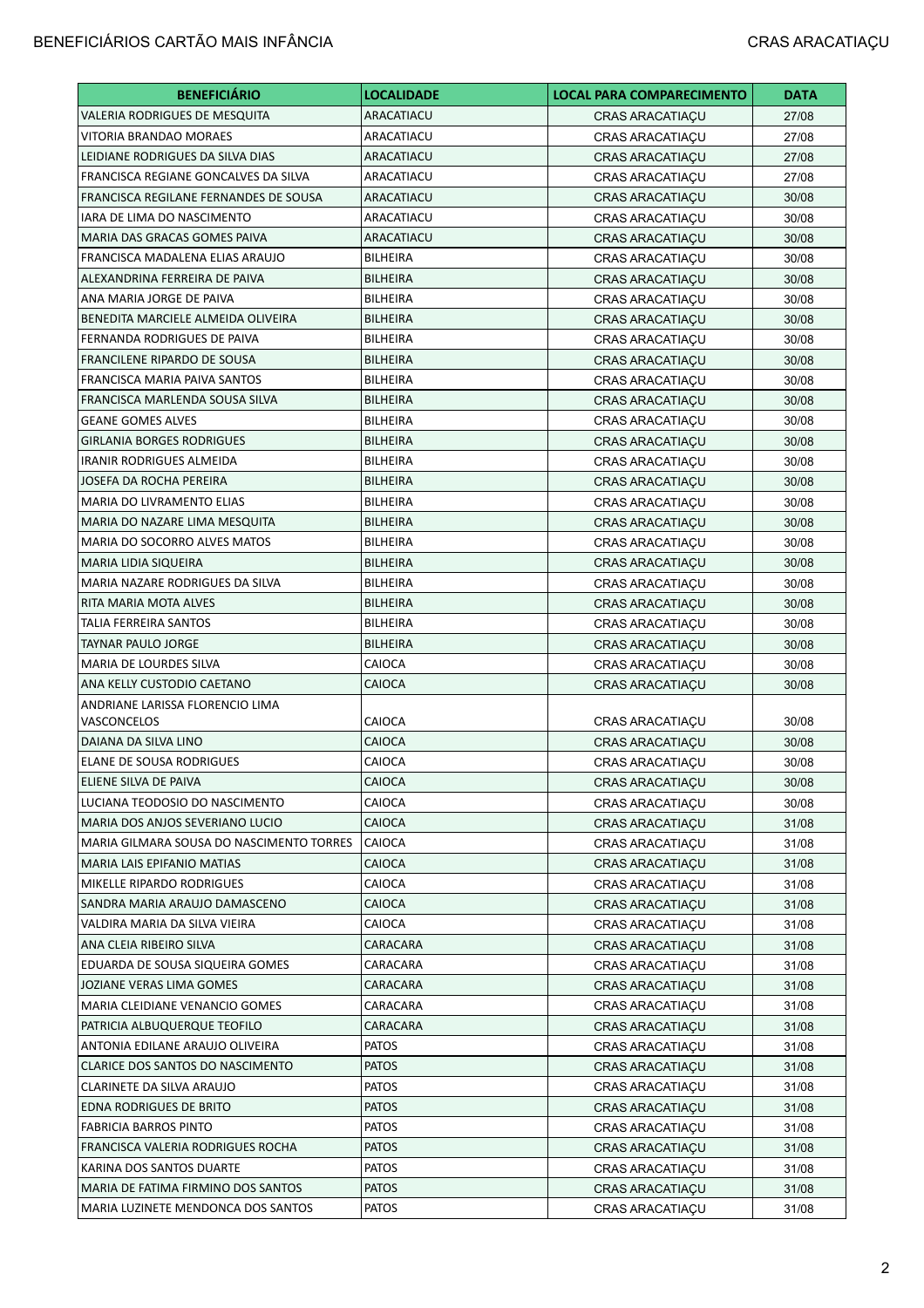| <b>BENEFICIÁRIO</b>                       | <b>LOCALIDADE</b> | <b>LOCAL PARA COMPARECIMENTO</b> | <b>DATA</b> |
|-------------------------------------------|-------------------|----------------------------------|-------------|
| MARIA SAMILA BARBOSA OLIVEIRA             | <b>PATOS</b>      | <b>CRAS ARACATIAÇU</b>           | 31/08       |
| MARIA SUZIANE ARAUJO OLIVEIRA             | <b>PATOS</b>      | CRAS ARACATIAÇU                  | 31/08       |
| VIVIANE RODRIGUES DE SOUSA                | <b>PATOS</b>      | <b>CRAS ARACATIAÇU</b>           | 31/08       |
| MARIA DA CONCEICAO FELIX DE SOUZA         | <b>PATOS</b>      | <b>CRAS ARACATIACU</b>           | 31/08       |
| <b>VANEZA PINHEIRO PINTO</b>              | <b>PATOS</b>      | <b>CRAS ARACATIACU</b>           | 31/08       |
| MARIA DA CONCEICAO FERREIRA DO NASCIMENTO | PATRIARCA         | <b>CRAS ARACATIAÇU</b>           | 31/08       |
| MARIA HELENISA VIANA NASCIMENTO           | PATRIARCA         | <b>CRAS ARACATIAÇU</b>           | 31/08       |
| ANA CRISTINA DUARTE SILVA                 | PATRIARCA         | <b>CRAS ARACATIAÇU</b>           | 31/08       |
| EDINARA GOMES SOUSA                       | PATRIARCA         | <b>CRAS ARACATIAÇU</b>           | 31/08       |
| FRANCISCA CAMILA ALBINO CRUZ              | PATRIARCA         | <b>CRAS ARACATIAÇU</b>           | 31/08       |
| FRANCISCA DEOLINA FAUSTINO                | PATRIARCA         | <b>CRAS ARACATIAÇU</b>           | 01/09       |
| FRANCISCA LUCIANA DAMASCENO COSTA         | PATRIARCA         | <b>CRAS ARACATIAÇU</b>           | 01/09       |
| FRANCISCA MARIA DO NASCIMENTO             |                   |                                  |             |
| ALBUQUERQUE                               | PATRIARCA         | <b>CRAS ARACATIAÇU</b>           | 01/09       |
| FRANCISCA MARIA JOSE ALVES DE SOUSA       | <b>PATRIARCA</b>  | <b>CRAS ARACATIACU</b>           | 01/09       |
| <b>MARIA CLAUDIANA ALVES MATIAS</b>       | <b>PATRIARCA</b>  | <b>CRAS ARACATIAÇU</b>           | 01/09       |
| MARIA MARGARIDA DIAS DE JESUS             | PATRIARCA         | <b>CRAS ARACATIACU</b>           | 01/09       |
| MARIA ROZANGELA MARCIONILIO               | PATRIARCA         | <b>CRAS ARACATIACU</b>           | 01/09       |
| MARIA VANESSA SILVA DO NASCIMENTO         | PATRIARCA         | <b>CRAS ARACATIACU</b>           | 01/09       |
| RENATA SOUSA MARTINS                      | <b>PATRIARCA</b>  | <b>CRAS ARACATIAÇU</b>           | 01/09       |
| RITA ALICE GOMES DA SILVA                 | PATRIARCA         | <b>CRAS ARACATIAÇU</b>           | 01/09       |
| ZULANEIDE GOMES DA SILVA                  | PATRIARCA         | <b>CRAS ARACATIAÇU</b>           | 01/09       |
| ADRIANA MARQUES DOS SANTOS                | <b>TAPERUABA</b>  | <b>CRAS ARACATIAÇU</b>           | 01/09       |
| CLAUDIANA LIRA ALVES                      | <b>TAPERUABA</b>  | <b>CRAS ARACATIAÇU</b>           | 01/09       |
| DAIANE GOMES DE SOUSA                     | <b>TAPERUABA</b>  | <b>CRAS ARACATIAÇU</b>           | 01/09       |
| FRANCISCA NATALIA DANTAS SILVA BRAGA      | <b>TAPERUABA</b>  | <b>CRAS ARACATIAÇU</b>           | 01/09       |
| JOANA MENDES FERREIRA                     | <b>TAPERUABA</b>  | <b>CRAS ARACATIAÇU</b>           | 01/09       |
| JOSELANE BARBOZA DUARTE RODRIGUES         | TAPERUABA         | <b>CRAS ARACATIAÇU</b>           | 01/09       |
| MARIA AMELIA LOPES PINTO                  | TAPERUABA         | <b>CRAS ARACATIAÇU</b>           | 01/09       |
| MARIA CLENILDA DE SOUSA                   | <b>TAPERUABA</b>  | <b>CRAS ARACATIAÇU</b>           | 01/09       |
| MARIA DA CONCEICAO MOREIRA DUARTE         | <b>TAPERUABA</b>  | <b>CRAS ARACATIAÇU</b>           | 01/09       |
| AECIANA SARAFIM TEOFILO                   | <b>TAPERUABA</b>  | <b>CRAS ARACATIACU</b>           | 01/09       |
| ALEKSANDRA DE SALES BANDEIRA              | <b>TAPERUABA</b>  | <b>CRAS ARACATIAÇU</b>           | 01/09       |
| ANGELINA RODRIGUES RIBEIRO                | <b>TAPERUABA</b>  | <b>CRAS ARACATIAÇU</b>           | 01/09       |
| ANTONIA MATIAS FARIAS                     | TAPERUABA         | <b>CRAS ARACATIAÇU</b>           | 01/09       |
| ANTONIA MICHELE LOIOLA MESQUITA           | <b>TAPERUABA</b>  | <b>CRAS ARACATIAÇU</b>           | 01/09       |
| ANTONIA PAULA BRANDAO DOS SANTOS          | <b>TAPERUABA</b>  | <b>CRAS ARACATIAÇU</b>           | 01/09       |
| ANTONIA ROGERIA DUARTE SOUSA              | <b>TAPERUABA</b>  | <b>CRAS ARACATIAÇU</b>           | 01/09       |
| CARLA CICA PEREIRA                        | TAPERUABA         | <b>CRAS ARACATIAÇU</b>           | 01/09       |
| <b>CISARA MARIA GOMES</b>                 | TAPERUABA         | <b>CRAS ARACATIACU</b>           | 01/09       |
| <b>CLEONILDA BARROS ALVES</b>             | TAPERUABA         | <b>CRAS ARACATIACU</b>           | 01/09       |
| DANIELE DO NASCIMENTO BRANDAO             | <b>TAPERUABA</b>  | <b>CRAS ARACATIAÇU</b>           | 01/09       |
| DEUSIMAR FARIAS BORGES                    | TAPERUABA         | CRAS ARACATIAÇU                  | 01/09       |
| ELANE SOUSA DA SILVA                      | TAPERUABA         | CRAS ARACATIAÇU                  | 01/09       |
| ELIANE ALVES COSTA                        | <b>TAPERUABA</b>  | <b>CRAS ARACATIAÇU</b>           | 01/09       |
| ELIETE RODRIGUES FERNANDES                | TAPERUABA         | CRAS ARACATIAÇU                  | 01/09       |
| ELIZIANE SOUSA DA SILVA                   | <b>TAPERUABA</b>  | <b>CRAS ARACATIAÇU</b>           | 01/09       |
| FERNANDA ALVES FERREIRA                   | <b>TAPERUABA</b>  | <b>CRAS ARACATIAÇU</b>           | 01/09       |
| FRANCISCA ANTONIA LIMA DE MARIA           | <b>TAPERUABA</b>  | <b>CRAS ARACATIAÇU</b>           | 01/09       |
| FRANCISCA DAS CHAGAS MESQUITA GOMES       | TAPERUABA         | <b>CRAS ARACATIAÇU</b>           | 01/09       |
| FRANCISCA JAMILE CORREIA DA SILVA         | TAPERUABA         | CRAS ARACATIAÇU                  | 01/09       |
| FRANCISCA MICHELE MIRANDA FARIAS          | TAPERUABA         | CRAS ARACATIAÇU                  | 01/09       |
| <b>ILCENIR XIMENES GOMES</b>              | <b>TAPERUABA</b>  | <b>CRAS ARACATIAÇU</b>           | 01/09       |
| JOAO BATISTA PEREIRA PAIVA                | <b>TAPERUABA</b>  | CRAS ARACATIAÇU                  | 01/09       |
| JOICE ALVES MENDES                        | <b>TAPERUABA</b>  | CRAS ARACATIAÇU                  | 01/09       |